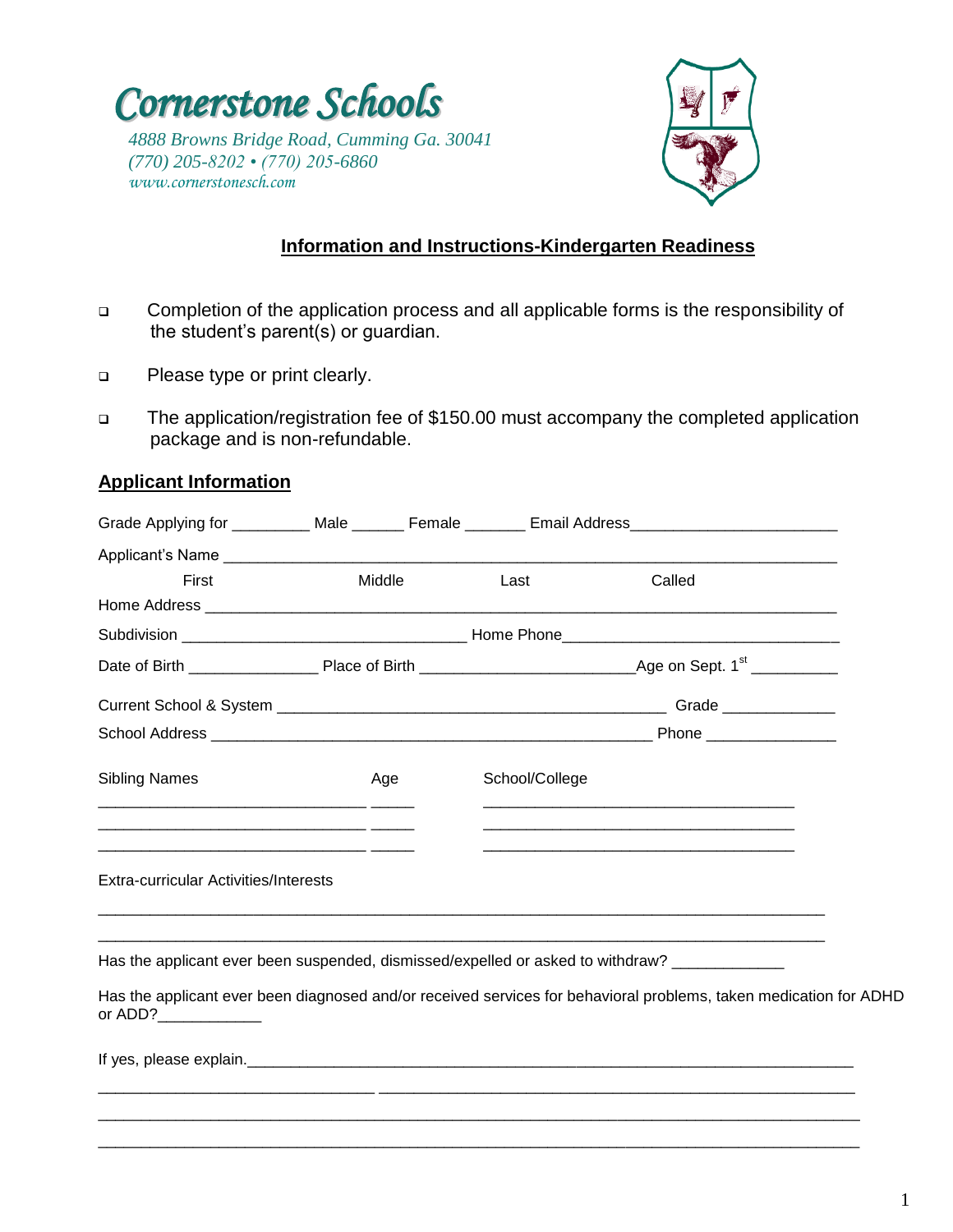



# **Family Information**

|    | Home Address__________________                                                                      |                                                                           |                          |       |                                                                                                                                                                                                                                      |
|----|-----------------------------------------------------------------------------------------------------|---------------------------------------------------------------------------|--------------------------|-------|--------------------------------------------------------------------------------------------------------------------------------------------------------------------------------------------------------------------------------------|
|    |                                                                                                     | Street                                                                    | City                     | State | Zip                                                                                                                                                                                                                                  |
|    | Occupation__________________________________Employer____________________________                    |                                                                           |                          |       |                                                                                                                                                                                                                                      |
|    |                                                                                                     |                                                                           |                          |       |                                                                                                                                                                                                                                      |
|    |                                                                                                     |                                                                           |                          |       |                                                                                                                                                                                                                                      |
|    |                                                                                                     |                                                                           |                          |       |                                                                                                                                                                                                                                      |
|    |                                                                                                     |                                                                           |                          |       |                                                                                                                                                                                                                                      |
|    |                                                                                                     |                                                                           | $\overline{\text{City}}$ | State | Zip                                                                                                                                                                                                                                  |
|    |                                                                                                     |                                                                           |                          |       |                                                                                                                                                                                                                                      |
|    |                                                                                                     |                                                                           |                          |       |                                                                                                                                                                                                                                      |
|    | Are parents divorced?____________ If yes, who has legal custody?___________________________________ |                                                                           |                          |       |                                                                                                                                                                                                                                      |
|    |                                                                                                     |                                                                           |                          |       |                                                                                                                                                                                                                                      |
|    |                                                                                                     | Applicant May Be Released To The Persons Listed Below:/Emergency Contacts |                          |       |                                                                                                                                                                                                                                      |
|    |                                                                                                     |                                                                           |                          |       |                                                                                                                                                                                                                                      |
| 1. |                                                                                                     |                                                                           |                          |       |                                                                                                                                                                                                                                      |
|    |                                                                                                     |                                                                           |                          |       |                                                                                                                                                                                                                                      |
|    |                                                                                                     |                                                                           |                          |       |                                                                                                                                                                                                                                      |
| 2. |                                                                                                     |                                                                           |                          |       |                                                                                                                                                                                                                                      |
|    | Address                                                                                             |                                                                           |                          |       |                                                                                                                                                                                                                                      |
|    |                                                                                                     |                                                                           |                          |       | Relationship to Parent________________________                                                                                                                                                                                       |
|    |                                                                                                     |                                                                           |                          |       |                                                                                                                                                                                                                                      |
| 3. |                                                                                                     |                                                                           |                          |       | Phone <b>Contract Contract Contract Contract Contract Contract Contract Contract Contract Contract Contract Contract Contract Contract Contract Contract Contract Contract Contract Contract Contract Contract Contract Contract</b> |
|    |                                                                                                     |                                                                           |                          |       |                                                                                                                                                                                                                                      |
|    |                                                                                                     |                                                                           |                          |       |                                                                                                                                                                                                                                      |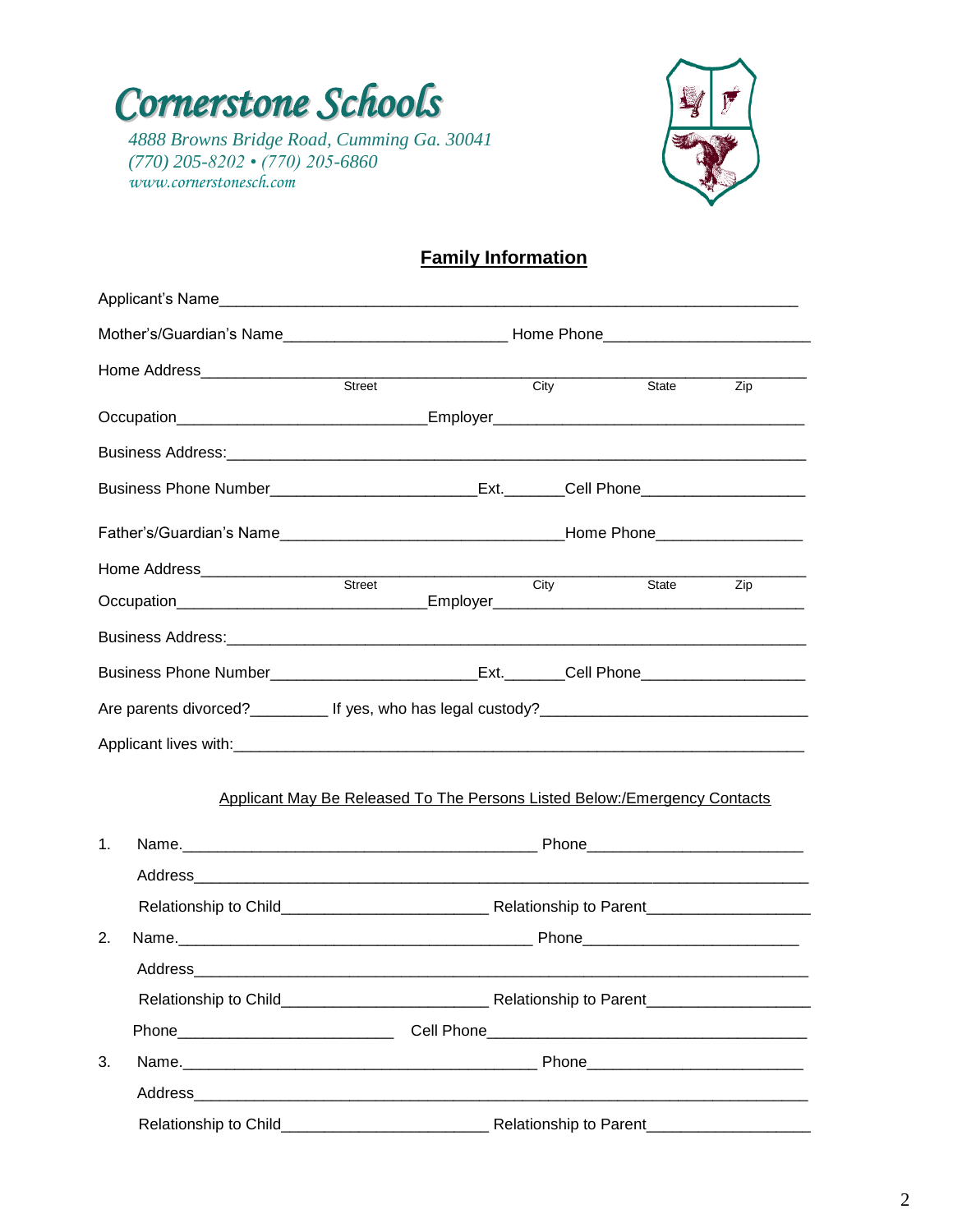



# *(770) 205-8202 • (770) 205-6860 www.cornerstonesch.com*

# **Medical Information**

| Applicant's Full Name | Aae | DOB |
|-----------------------|-----|-----|
| Address               |     |     |
|                       |     |     |

\_\_\_\_\_\_\_\_\_\_\_\_\_\_\_\_\_\_\_\_\_\_\_\_\_\_\_\_\_\_\_\_\_\_\_\_\_\_\_\_\_\_\_\_\_\_\_\_\_\_\_\_\_\_\_\_\_\_\_\_\_\_\_\_\_\_\_\_\_\_\_\_\_\_\_\_\_\_\_\_\_\_\_\_\_ \_\_\_\_\_\_\_\_\_\_\_\_\_\_\_\_\_\_\_\_\_\_\_\_\_\_\_\_\_\_\_\_\_\_\_\_\_\_\_\_\_\_\_\_\_\_\_\_\_\_\_\_\_\_\_\_\_\_\_\_\_\_\_\_\_\_\_\_\_\_\_\_\_\_\_\_\_\_\_\_\_\_\_\_\_

SPECIAL MEDICAL NEEDS: (Physical or mental problems, mental retardation or developmental disabilities.)\_\_\_\_\_\_\_\_\_\_\_\_\_\_\_\_\_\_\_\_\_\_\_\_\_\_\_\_\_\_\_\_\_\_\_\_\_\_\_\_\_\_\_\_\_\_\_\_\_\_\_\_\_\_\_\_\_\_\_\_\_\_\_\_\_\_\_\_\_\_\_\_\_\_\_\_

\_\_\_\_\_\_\_\_\_\_\_\_\_\_\_\_\_\_\_\_\_\_\_\_\_\_\_\_\_\_\_\_\_\_\_\_\_\_\_\_\_\_\_\_\_\_\_\_\_\_\_\_\_\_\_\_\_\_\_\_\_\_\_\_\_\_\_\_\_\_\_\_\_\_\_\_\_\_\_\_

| PRESCRIBED DAILY MEDICATION: |                            |  |
|------------------------------|----------------------------|--|
| TIME                         | AM <sup>-</sup>            |  |
| DR.NAME                      | <b>PHONE</b><br>$^{\rm +}$ |  |

Should my child become ill during the time that he/she is in the care of Cornerstone Schools or suffer an accident of any nature the school will undertake to contact me immediately and shall be authorized to secure such medical attention and care for my child as may be necessary. (The parent/guardian shall assume responsibility for payment.)

I do do not wish to purchase insurance on my child at a cost of \$20.00 per year. I understand that Cornerstone Schools is not RESPONSIBLE for any accident that this policy may cover.

| Parent's/Guardian's Signature | Date |
|-------------------------------|------|
| Emergency Phone Numbers #     |      |
|                               |      |
| Parent's/Guardian's Signature | Date |
| Emergency Phone Numbers #     |      |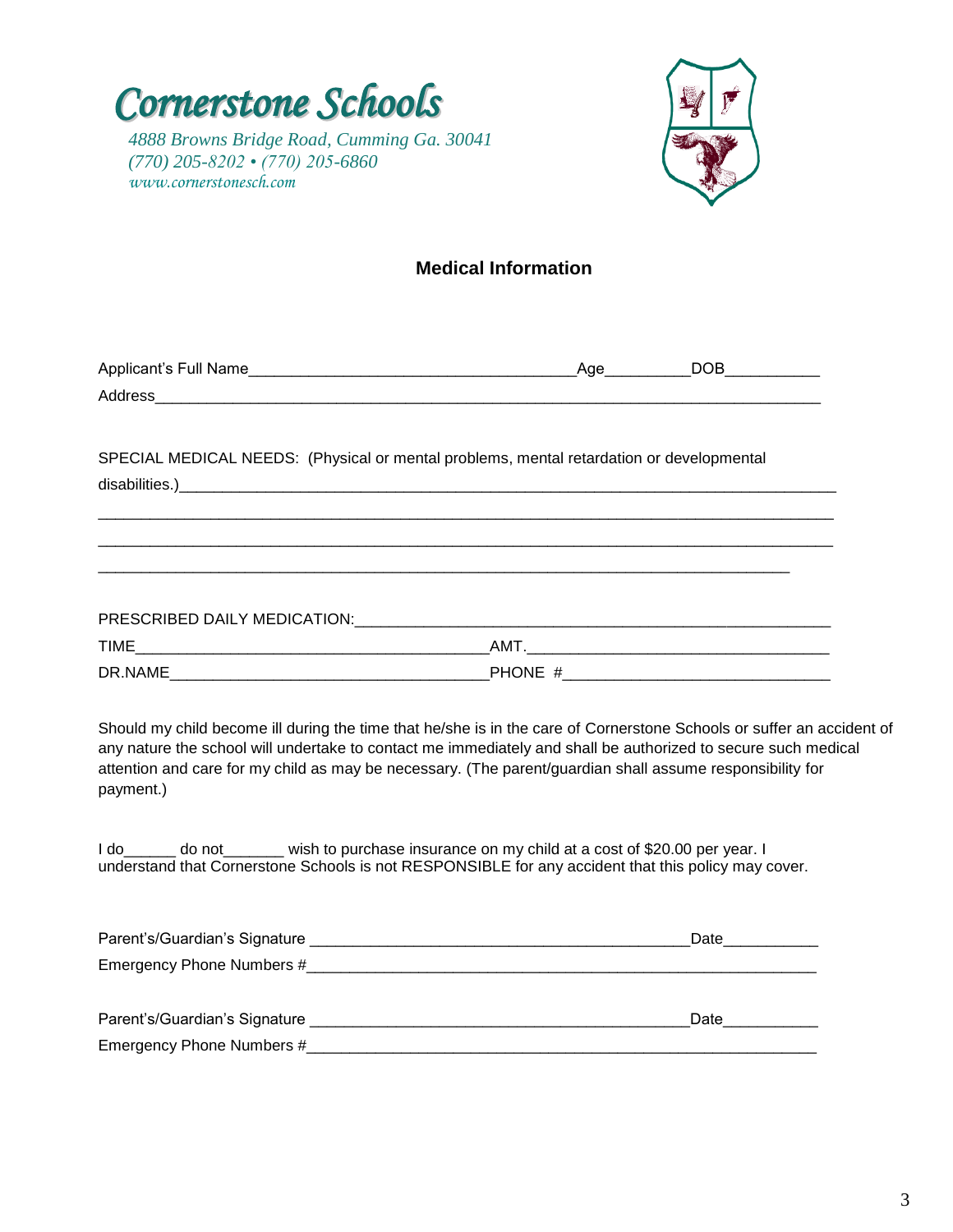



### **Enrollment Information**

#### **Enrollment:** I

Cornerstone Schools will not deny enrollment to any child based upon race, creed, sex, or national origin. All enrollments are done on a trial basis, and Cornerstone Schools reserves the right to terminate the enrollment if the program does not meet the needs of the child.

**School Hours:** 6:30 AM to 2:00 PM (August to May) School is open for drop off at 8:15 am.

**Uniform**: …………… All students are required to wear uniforms.

#### **Enrollment Requirements:**

Complete/Submit the following forms: Application Information

 Family Information Medical Information Enrollment Agreement A copy of your child's birth certificate A current health & immunization form

#### **Tuition**

Kindergarten Readiness \$6800.00

A (\$1500.00) non- refundable deposit is due within thirty days upon acceptance into the school.

#### **Fees**

Registration Fee \$150.00 non-refundable

#### **Other Tuition**

| Before & After School | \$2000.00 Yearly |
|-----------------------|------------------|
|-----------------------|------------------|

Before & After School /Holiday \$2200.00 Yearly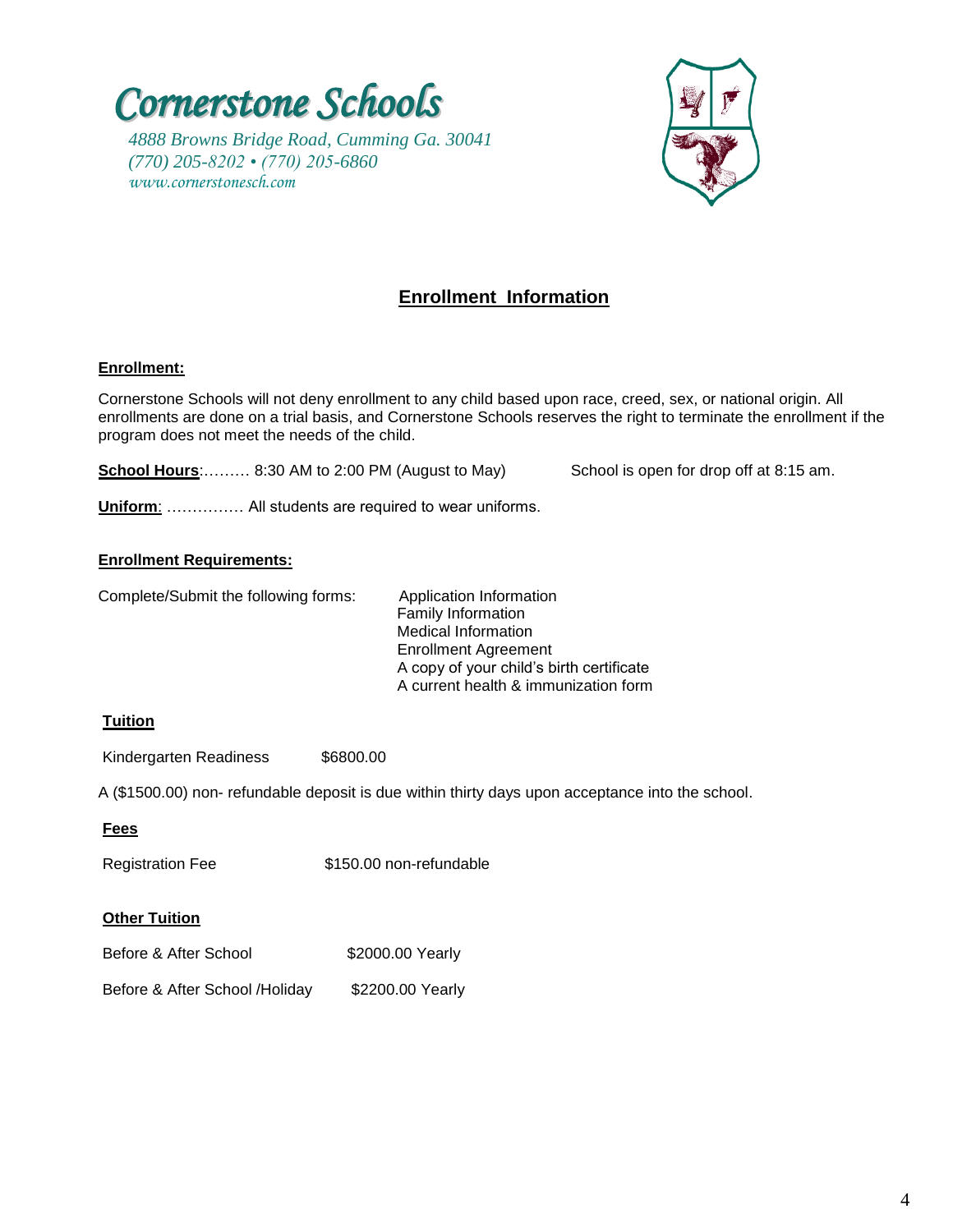



# **Tuition Agreement**

**Tuition-\$6800.00**

**Registration-\$150.00 Due with application.** (non-refundable)

**Fees:-\$450.00** (Book, Activity, Technology) **Due June 1st .** 

**Deposit-\$1500.00** (non-refundable)**.**

**Cornerstone Schools offers several tuition payment plans. Choose the one that best meets your needs**

**\_\_\_\_\_\_\_\_\_\_\_\_\_\_\_\_\_\_\_\_\_\_\_\_\_\_\_\_\_\_\_\_\_\_\_\_\_\_\_\_\_\_\_\_\_\_\_\_\_\_\_\_\_\_\_\_\_\_\_\_\_\_\_\_\_\_\_\_\_\_\_\_\_\_\_\_\_\_\_\_\_\_\_\_\_\_\_\_\_\_**

**Tuition Payment Plans**: (\$6800.00 less deposit \$1500.00= \$5300.00) /Sibling Discount

\_\_\_\_ **Tuition Plan 1**-One Payment-(\$400.00 Discount). **Due on or before June 1st - \$4900.00.**

**\_\_\_\_\_\_Tuition Plan 2**-Two Payments-(\$200.00 Discount) **Due June 1st -\$2550.00. Due December 1 st. -\$2550.00**

*\_\_\_\_\_* **Tuition Plan 3**-(10 Payments*) -* **\$530.00 is due on or before June 1st. and on or before the 1St of each month.** 

**Sibling Tuition**: (\$5800.00 less deposit \$1500.00 = \$4300.00) plus above stated fees.

- \_\_\_\_ **Tuition Plan 1**-One Payment-(\$400.00 Discount). **Due on or before June 1st - \$3900.00**
- **\_\_\_\_\_\_Tuition Plan 2**-Two Payments-(\$200.00 Discount) **Due June 1st -\$2050.00. Due December 1 st. -\$2050.00**
- *\_\_\_\_\_* **Tuition Plan 3**-(10 Payments*) -* **\$430.00 is due on or before June 1st. and on or before the 1St of each month.**

I have read the conditions and terms of admission above and hereby agree to abide by them. I agree to full and timely payment of all fees and tuition in accordance with the Enrollment Contract. No refund or release of agreement will be issued due to absence, withdrawal or dismissal*.* 

| Parent's/Guardian's Signature: | Date |
|--------------------------------|------|
| Parent's/Guardian's Signature: | Date |
|                                |      |